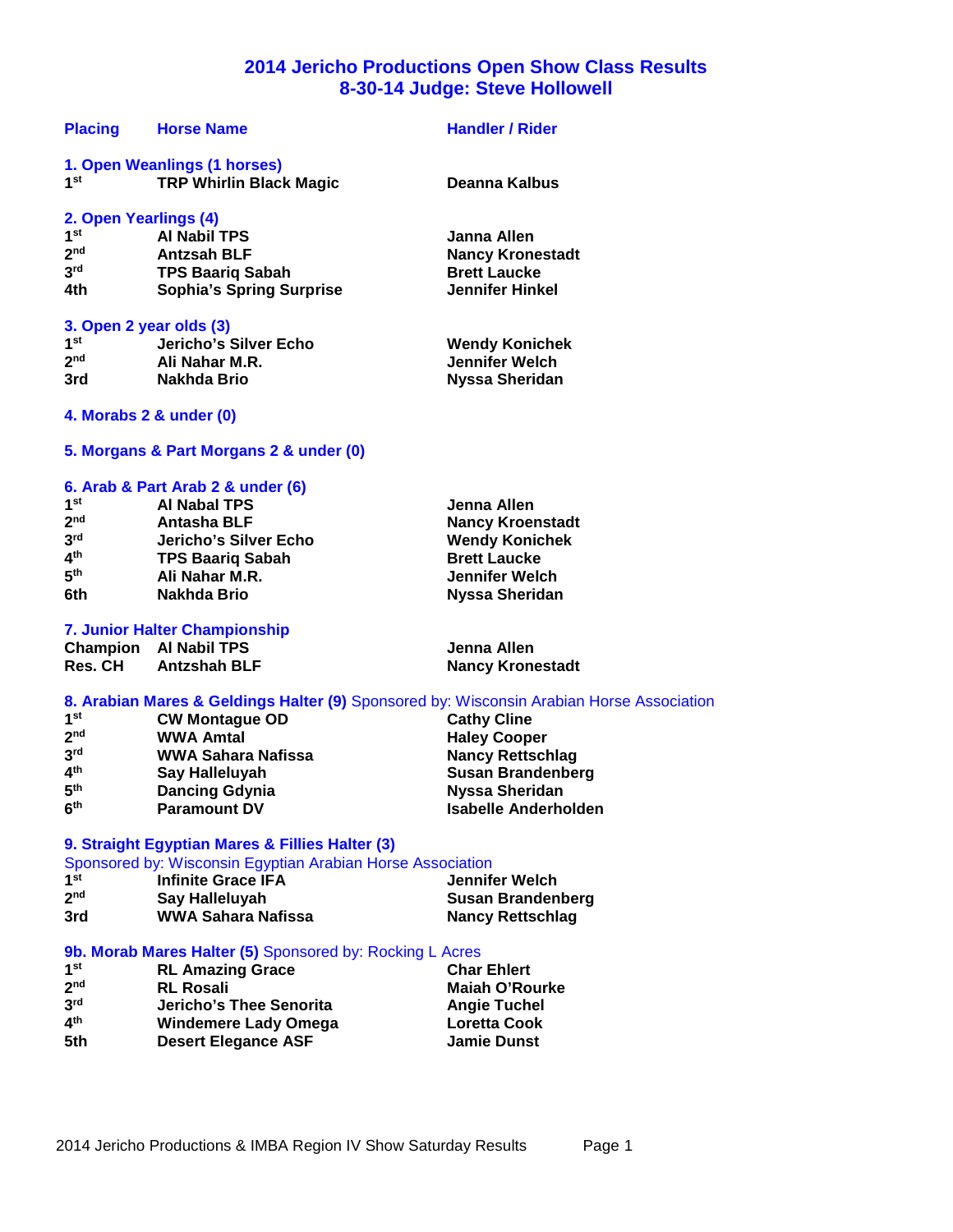#### **10. 1/2 & Part Arabians (7)**

| 1 <sup>st</sup> | <b>RR Jessie James</b>       | <b>Peggy Shockey</b>   |
|-----------------|------------------------------|------------------------|
| 2 <sub>nd</sub> | <b>RL Amazing Grace</b>      | <b>Char Ehlert</b>     |
| 3 <sup>rd</sup> | <b>The Lady Tigress</b>      | Dacoda Allen           |
| 4 <sup>th</sup> | <b>Smoking Hot Remington</b> | <b>Sydney Mitchell</b> |
| 5 <sup>th</sup> | Jericho's Thee Senorita      | <b>Angie Tuchel</b>    |
| 6th             | <b>Flaming Fury</b>          | Maya Baillargeon       |

# **11. Straight Egyptian Geldings Halter (3)**

| Sponsored by: Wisconsin Egyptian Arabian Horse Association |                       |                       |
|------------------------------------------------------------|-----------------------|-----------------------|
| 1 <sup>st</sup><br><b>Haley Cooper</b><br><b>WWA Amtal</b> |                       |                       |
| 2 <sub>nd</sub>                                            | Al Nabil TPS          | Janna Allen           |
| 3 <sup>rd</sup>                                            | Jericho's Sliver Echo | <b>Wendy Konichek</b> |

# **12. Morab Geldings (7)** Sponsored by: Alli Chase

| 1 <sup>st</sup> | <b>Riley's Irish Luck</b>    | <b>Lynn Beckford</b>       |
|-----------------|------------------------------|----------------------------|
| 2 <sub>nd</sub> | <b>Hi Fad Diamond Mocha</b>  | <b>Jamie Buedler</b>       |
| 3 <sup>rd</sup> | <b>Smoking Hot Remington</b> | <b>Sydney Mitchell</b>     |
| 4 <sup>th</sup> | Jericho's Thee Senor         | <b>Jeanine Schollmeyer</b> |
| 5 <sup>th</sup> | Jericho's Magnum Force       | <b>Angie Tuchel</b>        |
| 6th             | Jericho's Mr. Fire Fox       | <b>Jamie Dunst</b>         |
|                 |                              |                            |

# **13. Arabian Stallions (6)**

| 1st             | <b>ERAF Alimaalak</b>        | Deanna Kalbus          |
|-----------------|------------------------------|------------------------|
| 2nd             | El Suja Wahid                | <b>Chris Johnson</b>   |
| 3rd             | <b>SAA Snort n Blow</b>      | <b>Kimberly Conrad</b> |
| 4 <sup>th</sup> | <b>Madheens Nile Mall AR</b> | <b>Brett Laucke</b>    |
| 5th             | WWA Koukab Ameika            | Don Gigante            |
| 6th             | Nakhda Brio                  | <b>Wendy Konichek</b>  |

# **14. Straight Egyptian Stallions (6)**

# Sponsored by: Wisconsin Egyptian Arabian Horse Association

| 1 <sup>st</sup> | <b>ERAF Alimaalak</b>       | Deanna Kalbus         |
|-----------------|-----------------------------|-----------------------|
| 2 <sub>nd</sub> | El Suja Wahid               | <b>Chris Johnson</b>  |
| 3 <sup>rd</sup> | <b>Madeens Nile Matt AR</b> | <b>Brett Laucke</b>   |
| 4 <sup>th</sup> | WWA Koukab Amerika          | Don Gigante           |
| 5 <sup>th</sup> | Ali Nahar M.R.              | <b>Jennifer Welch</b> |
| 6th             | Nakhda Brio                 | <b>Wendy Konichek</b> |

# **15. Morab Stallions (0)**

# **16. Open Morab (8)** Sponsored by: Rocking L Acres

| 1 <sup>st</sup> | <b>Riley's Irish Luck</b>   | <b>Lynn Beckford</b>       |
|-----------------|-----------------------------|----------------------------|
| 2nd             | <b>RL Amazing Grace</b>     | <b>Char Ehlert</b>         |
| 3 <sup>rd</sup> | <b>RL Rosali</b>            | <b>Maiah O'Rourke</b>      |
| 4th             | <b>Smokin Hot Remington</b> | <b>Sydney Mitchell</b>     |
| 5 <sup>th</sup> | Jericho's Thee Senorita     | <b>Angie Tuchel</b>        |
| 6 <sup>th</sup> | Jericho's Thee Senor        | <b>Jeanine Schollmeyer</b> |

# **17. Western Type (9)**

| <b>Speedy Accleration</b>      | <b>Joan Dams</b>       |
|--------------------------------|------------------------|
| <b>SS Jetsettin Abby</b>       | <b>Becca Schimek</b>   |
| <b>TRP Whirlin Black Magic</b> | Deanna Kalbus          |
| <b>Scouts Bar Glo</b>          | <b>Danielle Wagner</b> |
| Mi Bonito Bubba                | Amanda Roman           |
| <b>Impress Me Lacey</b>        | <b>Cathy Batzler</b>   |
|                                |                        |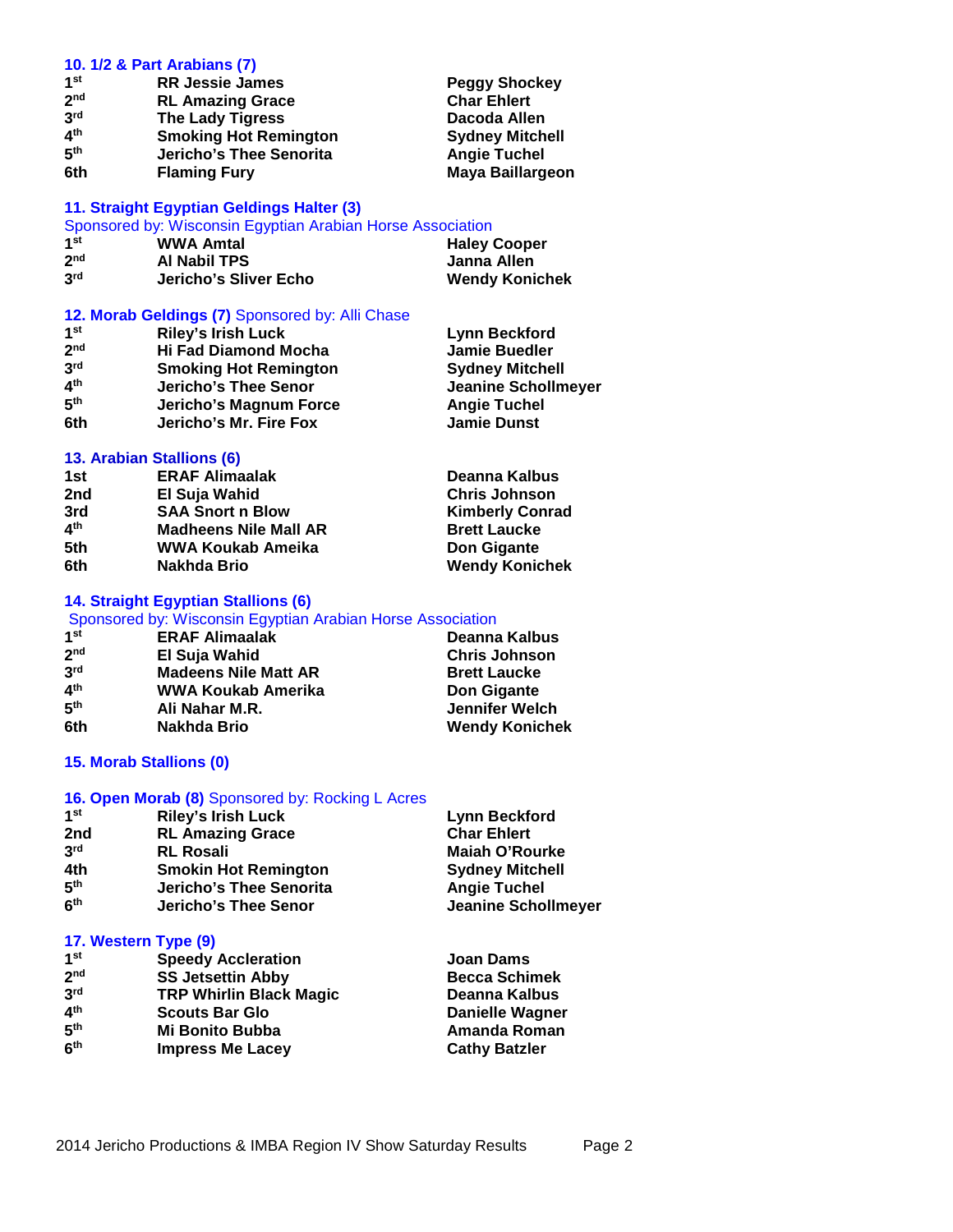#### **18. Open Color Breeds (9)**

| 1 <sup>st</sup> | <b>RR Jessie James</b>         |  |
|-----------------|--------------------------------|--|
| 2 <sub>nd</sub> | <b>TRP Whirlin Black Magic</b> |  |
| 3 <sup>rd</sup> | <b>RL Amazing Grace</b>        |  |
| 4 <sup>th</sup> | <b>Impress Me Lacey</b>        |  |
| 5 <sup>th</sup> | <b>RL Rosali</b>               |  |
| 6 <sup>th</sup> | <b>Smokin Hot Remington</b>    |  |

## **19. Open English Pleasure Type Halter (13)**

- **1**
- **2 3**
- **4**
- **CMA Taxx Return 5**
- **6 Roamin for Love**

#### **20. Open Morgan Halter (7)**

**1 Cosmos Chardonnay 2 CMA Taxx Return 3 MP Moon Storm 4 GGG Red Son by Dawn** 5<sup>th</sup><br>6th **Jericho's White Knight**  $$ 

#### **21. Open Pony/Mini Halter (6)**

| 1 <sup>st</sup> | Pepper                          |  |
|-----------------|---------------------------------|--|
| 2 <sub>nd</sub> | <b>Revalations</b>              |  |
| 3rd             | <b>Flaming Fury</b>             |  |
| 4 <sup>th</sup> | Dash                            |  |
| 5 <sup>th</sup> | <b>Aprils Spring Blossom</b>    |  |
| 6th             | <b>Sophia's Spring Surprise</b> |  |

#### **22. Half & Part Morgan (8)**

| 1st                      | <b>Riley's Irish Luck</b>   |
|--------------------------|-----------------------------|
| 2 <sub>nd</sub>          | <b>RL Amazing Grace</b>     |
| 3 <sup>rd</sup>          | <b>RL Rosali</b>            |
| $\mathbf{A}^{\text{th}}$ | <b>Smokin Hot Remington</b> |
| 5 <sup>th</sup>          | Julius                      |
| 6th                      | <b>Windmere Lady Omega</b>  |

#### **23. Open Stallions (5)**

| 1 <sup>st</sup> | <b>ERAF Alimaalak</b>    |
|-----------------|--------------------------|
| 2 <sub>nd</sub> | El Suja Wahid            |
| 3 <sup>rd</sup> | <b>Jamils Silhouette</b> |
| 4th             | <b>SAA Snort n Blow</b>  |
| 5th             | WWA Koukab Amerika       |

#### **24. Open Geldings (12)**

| 1st             | <b>CMA Taxx Return</b>      |
|-----------------|-----------------------------|
| 2 <sub>nd</sub> | <b>Speedy Acceleration</b>  |
| 3 <sup>rd</sup> | <b>CW Montague OD</b>       |
| 4 <sup>th</sup> | <b>Mi Bonito Bubba</b>      |
| 5 <sup>th</sup> | <b>Smokin Hot Remington</b> |
| 6 <sup>th</sup> | <b>MP Moon Storm</b>        |
|                 |                             |

**Reggy Shockey Deanna Kalbus Char Ehlert Cathy Batzer Maiah O'Rourke Sydney Mitchell** 

**Susie Weiss Cosmos Chardonnay 6.1 Susie Weiss SAA Snort n Blow**<br> **SAA Snort n Blow 6.2 Secure 2.5 SAA Snort n Blow nda** SAA Snort n Blow<br> **nda** Sorans Magical Spitfire<br> **nda Kimberly Contract Alyssa Mohr rd Sorans Magical Spitfire Alyssa Mohr the RL Amazing Grace Char Ehlert**<br> **Roamin for Love Charging Char Ehlert**<br> **Char Ehlert**<br> **Char Ehlert** 

| Susie Weiss                 |
|-----------------------------|
| Sarah Ackermann             |
| <b>Isabelle Anderholden</b> |
| Molly McKnight              |
| <b>Wendy Konichek</b>       |
| Megan Baillageon            |

**Payton Maksen nd Revalations Alyssa Mohr 3rd Flaming Fury Maya Baillageon th Dash Regan Maksen Jennifer Hinkel Char Ehlert** 

**Lynn Beckford Char Ehlert Maiah O'Rourke Sydney Mitchel Sandra Nowicki Loretta Cook** 

**Deanna Kalbus Chris Johnson Terry Peckam Kimberly Conrad Don Gigante** 

**Sarah Ackermann Joan Dams Cathy Cline Amanda Roman Sydney Mitchell Sue Ackermann**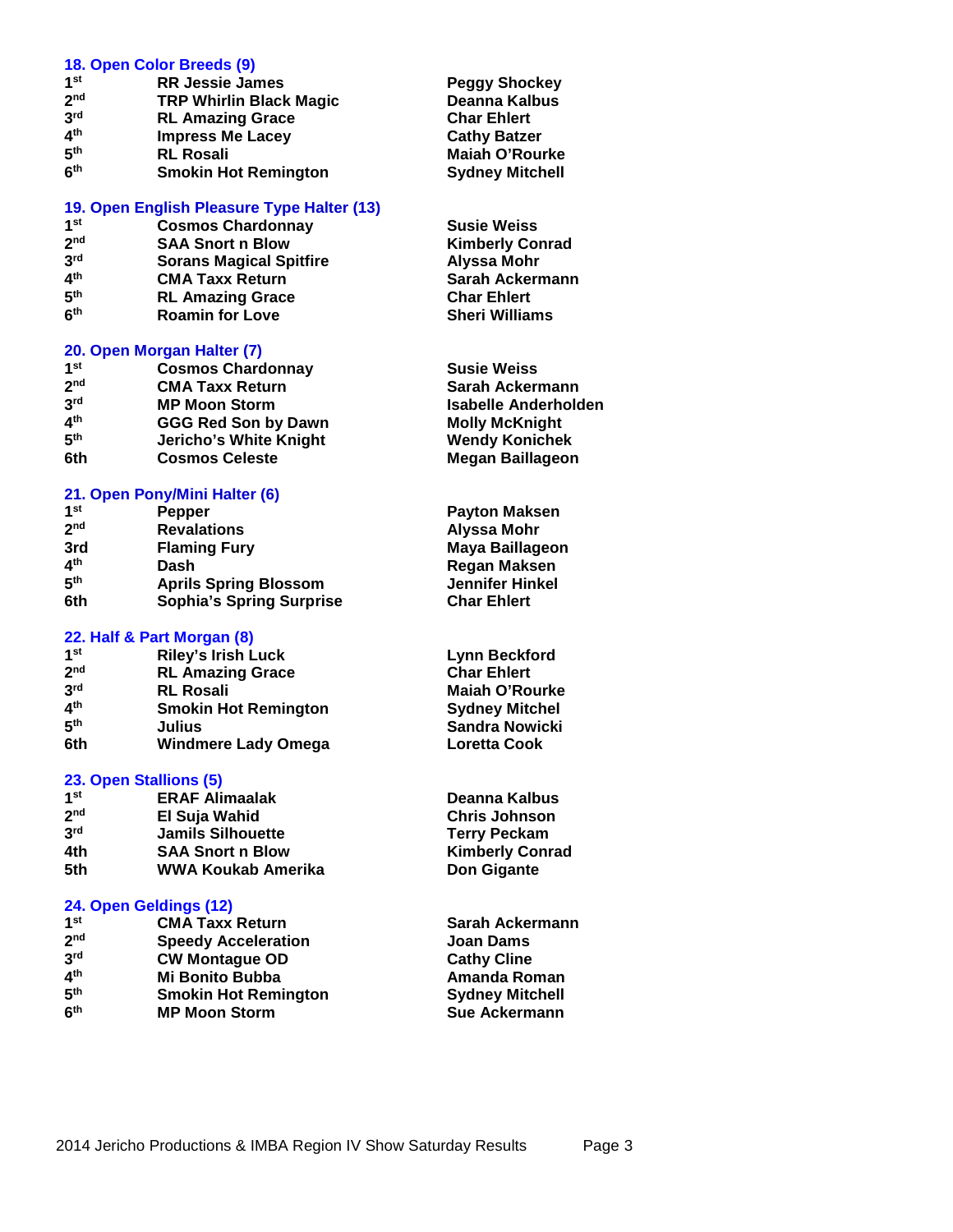#### **25. Open Mares (11)**

| 1 <sub>st</sub>          | <b>Infinite Grace IFA</b> |
|--------------------------|---------------------------|
| 2 <sub>nd</sub>          | Say Halleluyah            |
| 3 <sup>rd</sup>          | <b>RL Rosali</b>          |
| $\mathbf{A}^{\text{th}}$ | <b>RL Amazing Grace</b>   |
| 5 <sup>th</sup>          | <b>WWA Sahara Nafissa</b> |
| 6 <sup>th</sup>          | <b>The Lady Tigress</b>   |

#### **26. Rookie Halter (19)**

| 1 <sub>st</sub> | Cazador                     |
|-----------------|-----------------------------|
| 2 <sub>nd</sub> | WWA Sahara Nafissa          |
| 3rd             | <b>Impress Me Lacey</b>     |
| 4 <sup>th</sup> | <b>Smokin Hot Remington</b> |
| 5 <sup>th</sup> | <b>MP Moon Storm</b>        |
| 6th             | <b>Clouds Legacy</b>        |

#### **27. Open Hunter Type (8)**

| 1 <sup>st</sup> | <b>CMA Taxx Return</b>      | Sarah Ackermann        |
|-----------------|-----------------------------|------------------------|
| 2 <sub>nd</sub> | <b>ERAF Alimaalak</b>       | Deanna Kalbus          |
| 3 <sup>rd</sup> | <b>EW Montague OD</b>       | <b>Cathy Cline</b>     |
| 4 <sup>th</sup> | <b>RL Amazing Grace</b>     | <b>Char Ehlert</b>     |
| 5 <sup>th</sup> | <b>Smokin Hot Remington</b> | <b>Sydney Mitchell</b> |
| 6 <sup>th</sup> | <b>Flaming Fury</b>         | Mya Baillegeon         |

#### **28. Senior Horse Halter (13)**

| 1 <sup>st</sup> | <b>ERAF Alimaalak</b>      | Deanna Kalbus           |
|-----------------|----------------------------|-------------------------|
| 2 <sub>nd</sub> | <b>SAA Snort n Blow</b>    | <b>Kimberly Conrad</b>  |
| 3 <sup>rd</sup> | Kadence IK                 | <b>Jamie Buedler</b>    |
| 4 <sup>th</sup> | <b>Clouds Legacy</b>       | <b>Rose Rutta</b>       |
| 5 <sup>th</sup> | <b>FV Bourbon</b>          | <b>Nancy Rettschlag</b> |
| 6th             | <b>Windmere Lady Omega</b> | <b>Loretta Cook</b>     |

#### **29. Dressage Suitability in Hand (16)**

| 1 <sub>st</sub>          | Al-Marah So Powerfu       |
|--------------------------|---------------------------|
| 2 <sub>nd</sub>          | <b>Al-Marah Dove Star</b> |
| 3 <sup>rd</sup>          | <b>EW Montague OD</b>     |
| $\mathbf{A}^{\text{th}}$ | <b>WWA Amtal</b>          |
| 5 <sup>th</sup>          | <b>Flashback</b>          |
| 6 <sup>th</sup>          | <b>No Greater Honor</b>   |
|                          |                           |

#### **30. Supreme Morab Halter**

| Champion        | <b>Riley's Irish Luck</b>   |
|-----------------|-----------------------------|
| <b>Res. CH</b>  | <b>RL Amazing Grace</b>     |
| <b>Top Five</b> | <b>Hi Fad Diamond Mocha</b> |
| <b>Top Five</b> | <b>RL Rosali</b>            |

# **31. Supreme Halter Champion of Show**

| Champion        | <b>ERAF Alimaalak</b>     |
|-----------------|---------------------------|
| Res. CH         | <b>RR Jessie James</b>    |
| <b>Top Five</b> | <b>Cosmos Chardonnay</b>  |
| <b>Top Five</b> | <b>CMA Taxx Return</b>    |
| <b>Top Five</b> | <b>Riley's Irish Luck</b> |

## **32. Tiny Tot Leadline (5)**

| 1st             | <b>Clouds Legacy</b>  |
|-----------------|-----------------------|
| 2 <sub>nd</sub> | Teddy                 |
| 3 <sup>rd</sup> | Say Halleluyah        |
| ⊿th             | <b>My Black Annie</b> |
| 5th             | <b>Mystic Thunder</b> |

**Jennifer Welch Susan Brandenberg Maiah O'Rourke Char Ehlert Nancy Rettschlag Dacoda Allen** 

**Makenna Morris Nancy Rettschlag Cathy Batzler Sydney Mitchell Sue Ackermann Rose Rutta** 

| <b>Sarah Ackermann</b> |
|------------------------|
| Deanna Kalbus          |
| <b>Cathy Cline</b>     |
| <b>Char Ehlert</b>     |
| <b>Sydney Mitchell</b> |
| Mya Baillegeon         |

| Deanna Kalbus           |
|-------------------------|
| <b>Kimberly Conrad</b>  |
| <b>Jamie Buedler</b>    |
| <b>Rose Rutta</b>       |
| <b>Nancy Rettschlag</b> |
| <b>Loretta Cook</b>     |

**st Al-Marah So Powerful Tim Schapp Tim Schapp Cathy Cline Haley Cooper Deb Sauer Stephanie Warme** 

> **Lynn Beckford Char Ehelrt Jamie Buedler Miah O'Rourke**

**Deanna Kalbus Reggy Shockey Top Five Cosmos Chardonnay Susie Weiss Sarah Ackermann Lynn Beckford** 

**Camille Rutta Molly Krupp Dacoda Allen Christa Medina Ella Zehren**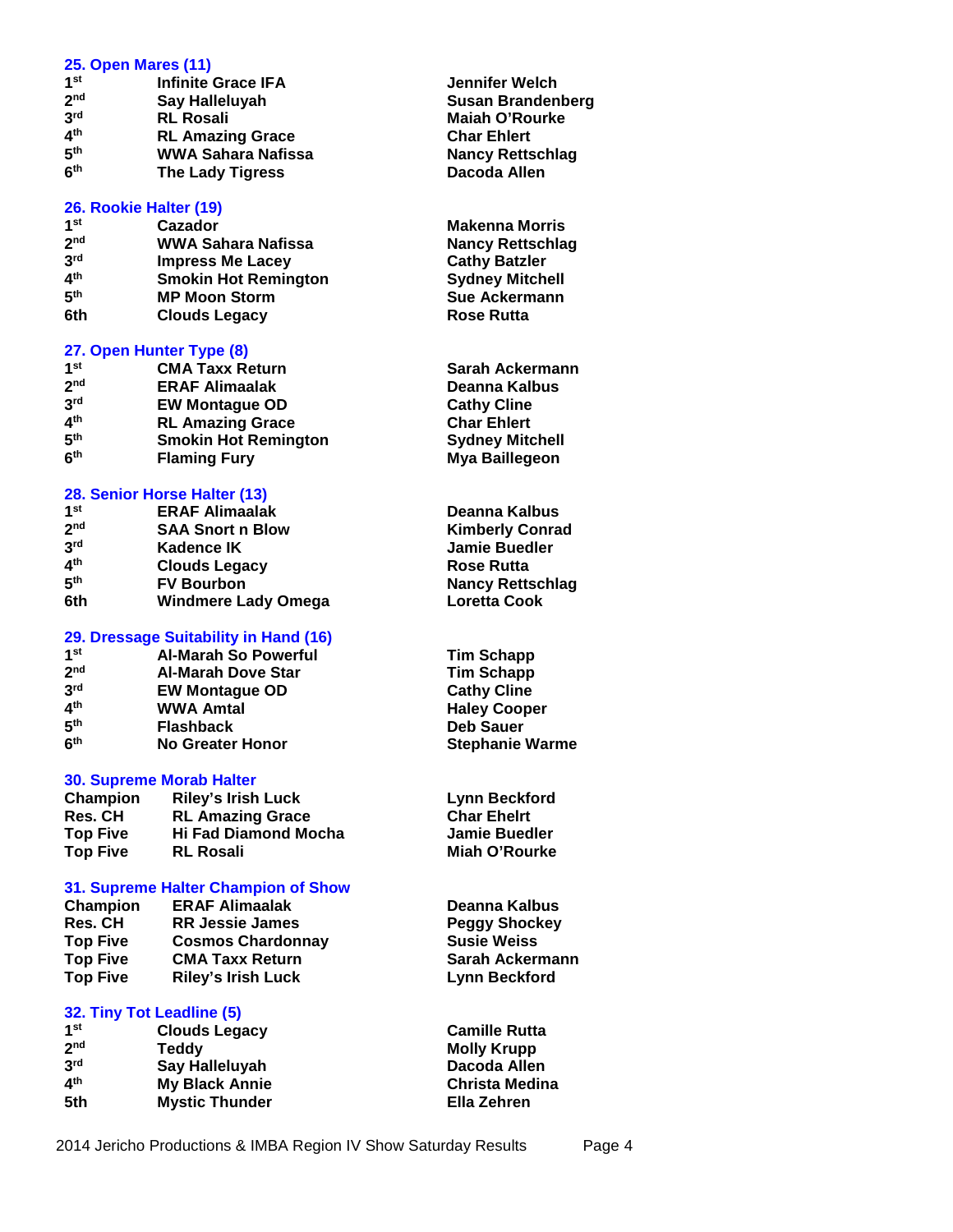| 1 <sup>st</sup> | Jericho's Mr. Chauvinist                                                | Lynn Beckford          |
|-----------------|-------------------------------------------------------------------------|------------------------|
| 2 <sub>nd</sub> | Mi Bonito Bubba                                                         | Amanda Roman           |
| 3 <sup>rd</sup> | <b>Roamin for Love</b>                                                  | <b>Rebekah Graf</b>    |
| 4 <sup>th</sup> | Jericho's Magnum Force                                                  | <b>Angie Tuchel</b>    |
| 5th             | Dash                                                                    | Reagan Maksen          |
|                 | 34. Open Pleasure Driving (4) Sponsored by: Dairyland Driving Club      |                        |
| 1 <sup>st</sup> | Julius                                                                  | Sandra Nowicki         |
| 2 <sub>nd</sub> | <b>RL Amazing Grace</b>                                                 | <b>Char Ehlert</b>     |
| 3 <sup>rd</sup> | <b>Aprils Spring Blossom</b>                                            | <b>Jennifer Hinkel</b> |
| 4 <sup>th</sup> | <b>Flashback</b>                                                        | Deb Sauer              |
|                 | 35. Pleasure Driving Morab, Morgan, Arabian, Part-Arab, Part-Morgan (3) |                        |
| 1 <sup>st</sup> | <b>RL Amazing Grace</b>                                                 | <b>Char Ehelert</b>    |
| 2 <sub>nd</sub> | <b>Windmere Lady Omega</b>                                              | <b>Maiah O'Rourke</b>  |
| 3 <sup>rd</sup> | <b>Julius</b>                                                           | <b>Sandra Nowicki</b>  |
|                 |                                                                         |                        |

# **36. Open Pleasure Driving Reinsmanship (6)**

| <b>Flashback</b>             | <b>Deb Sauer</b>      |
|------------------------------|-----------------------|
| <b>Windmere Lady Omega</b>   | <b>Maiah O'Rourke</b> |
| <b>RL Amazing Grace</b>      | <b>Char Ehlert</b>    |
| <b>Aprils Spring Blossom</b> | Jennifer Hinkel       |
| Julius                       | Sandra Nowicki        |
| Dash                         | Reagan Maksen         |
|                              |                       |

# **37. Jr. Driver Pleasure Driving (3)** Sponsored by: Dairyland Driving Club

| 1 <sup>st</sup> | Dash                          | Reagan Maksen  |
|-----------------|-------------------------------|----------------|
| 2 <sub>nd</sub> | <b>Windmere Lady Omega</b>    | Maiah O'Rourke |
| 3rd             | <b>April's Spring Blossom</b> | Jenifer Hinkle |

# **38. Rookie Rider Walk Only (6)**

**33. Adult Leadline (5)**

| Cazador                  | Kaitlyn                    |
|--------------------------|----------------------------|
| Jericho's Mr. Firefox    | <b>Jeanine Schollmeyer</b> |
| Jericho's Mr. Chauvinist | <b>Angie Tuchel</b>        |
| <b>RL Royal Ranger</b>   | <b>Loretta Cook</b>        |
| Jericho's Magic Lady     | Mae Nass                   |
| <b>Dancing Gdynia</b>    | <b>Stephanie Warme</b>     |
|                          |                            |

# **39. Walk/Trot Rider 13 & under (7)**

| 1st             | Oreo                        |
|-----------------|-----------------------------|
| 2 <sub>nd</sub> | Cazador                     |
| 3 <sup>rd</sup> | <b>Pepper</b>               |
| $4^{\text{th}}$ | <b>Hi-Fad Diamond Mocha</b> |
| $5^{\sf th}$    | Aurora                      |
| 6th             | <b>MMM Phanci Pants</b>     |
|                 |                             |

# **40. Walk/Trot Horse for Heroes (1)**

| 1st |  | Jericho's Magic Lady |
|-----|--|----------------------|
|-----|--|----------------------|

## **41. Walk/Trot Morab Any Seat (7)**

| 1 <sub>st</sub> | <b>Hi-Fad Diamond Mocha</b> |
|-----------------|-----------------------------|
| 2 <sub>nd</sub> | <b>Jericho's Thee Senor</b> |
| 3 <sup>rd</sup> | Jericho's Magic Lady        |
| ⊿th             | <b>Riley's Irish Luck</b>   |
| 5 <sup>th</sup> | <b>Windmere Lady Omega</b>  |
| 6th             | Jericho's Mr. Chauvinist    |

**Keeof Sexton McKenna Morris Payton Maksen Madison Graf th Aurora Brooke Kiefer Morgan Rutz** 

**Alli Chase** 

**Jennifer Graf Jeanine Schollmeyer Alli Chase Lynn Beckford Loretta Cook Lynn Berndt**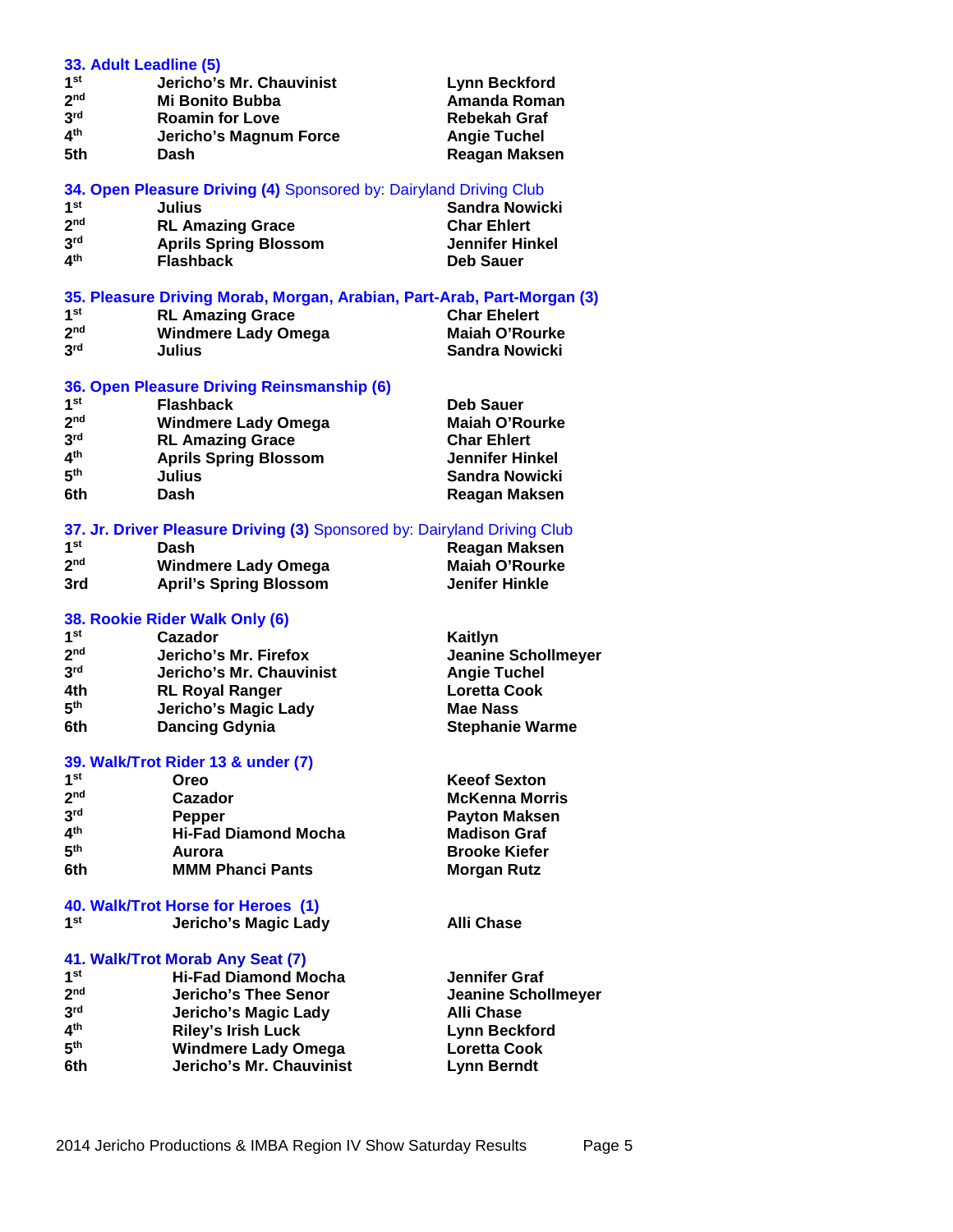#### **42. Walk/Trot Huntseat Open (13)**

| <b>Jamils Silhouette</b> | <b>Terry Peckham</b>   |  |
|--------------------------|------------------------|--|
| <b>Glo of Fame</b>       | <b>Chelsi Langmeir</b> |  |
| <b>CW Montague OD</b>    | Joanne Schzufnagel     |  |
| Amigo's Commander        | Karissa Held           |  |
| Say Halleluyah           | Jennifer Welch         |  |
| <b>WWA Amtal</b>         | <b>Haley Cooper</b>    |  |
|                          |                        |  |

# **43. Walk/Trot Novice Horse Huntseat/Saddleseat (13)**

| 1 <sup>st</sup> | <b>Cosmos Chardonnay</b>   | <b>Susie Weiss</b>     |  |
|-----------------|----------------------------|------------------------|--|
| 2 <sub>nd</sub> | <b>WWA Amtal</b>           | <b>Haley Cooper</b>    |  |
| 3 <sup>rd</sup> | <b>Cloud's Legacy</b>      | <b>Rose Rutta</b>      |  |
| 4 <sup>th</sup> | <b>CW Montague OD</b>      | <b>Krystal Patchak</b> |  |
| 5 <sup>th</sup> | <b>GGG Red Son by Dawn</b> | <b>Molly McKnight</b>  |  |
| 6th             | <b>Scouts Bar Glo</b>      | <b>Danielle Wagner</b> |  |
|                 |                            |                        |  |

# **44. Walk/Trot Novice Rider Huntseat (9)**

| 1 <sup>st</sup> | <b>Clouds Legacy</b>       | <b>Rose Rutta</b>      |  |
|-----------------|----------------------------|------------------------|--|
| 2 <sub>nd</sub> | <b>CW Montague OD</b>      | <b>Krystal Patchak</b> |  |
| 3 <sup>rd</sup> | <b>WWA Amtal</b>           | <b>Haley Cooper</b>    |  |
| 4 <sup>th</sup> | <b>GGG Red Son by Dawn</b> | <b>Molly McKnight</b>  |  |
| 5th             | <b>Scouts Bar Glo</b>      | <b>Danielle Wagner</b> |  |
| 6th             | <b>MMM Phanci Pants</b>    | <b>Morgan Rutz</b>     |  |
|                 |                            |                        |  |

# **45. Huntseat Pleasure Morabs, Morgans, Arabians, Part-Morgan & Part-Arabian (10)**

| 1 <sup>st</sup> | <b>Amigos Commander</b>     | Karissa Held            |  |
|-----------------|-----------------------------|-------------------------|--|
| 2 <sub>nd</sub> | <b>Jamils Silhouette</b>    | <b>Terry Peckham</b>    |  |
| 3 <sup>rd</sup> | <b>WWA Amtal</b>            | <b>Haley Cooper</b>     |  |
| 4 <sup>th</sup> | <b>Al-Marah So Powerful</b> | <b>Alyssa Turnquist</b> |  |
| 5 <sup>th</sup> | <b>CMA Taxx Return</b>      | Sarah Ackermann         |  |
| 6th             | <b>Ironman TB</b>           | <b>Lindsey Held</b>     |  |

# **46. Huntseat Pleasure Open (10)** Sponsored by: Polzin Pleasure Horses

| 1 <sup>st</sup> | <b>Flashback</b>         | <b>Deb Sauer</b>        |
|-----------------|--------------------------|-------------------------|
| 2 <sub>nd</sub> | <b>Amigos Commander</b>  | <b>Karissa Held</b>     |
| 3 <sup>rd</sup> | <b>Jamils Silhouette</b> | <b>Terry Peckham</b>    |
| 4th             | <b>Glo of Fame</b>       | <b>Chelsi Langmeier</b> |
| 5th             | <b>CMA Taxx Return</b>   | Sarah Ackermann         |
| 6th             | <b>CW Montague OD</b>    | Joanne Schrzufnagel     |

# **47. Sporthorse Under Saddle Open (4)** Sponsored by: An Tearmann Arabians

| 1 <sup>st</sup> | <b>Hi-Fad Diamond Mocha</b> | Jennifer Graf           |  |
|-----------------|-----------------------------|-------------------------|--|
| 2 <sub>nd</sub> | <b>Flashback</b>            | <b>Deb Sauer</b>        |  |
| 3 <sup>rd</sup> | <b>Jamils Silhouette</b>    | <b>Terry Peckham</b>    |  |
| ⊿th             | <b>Ironman TB</b>           | <b>Lindsey Held</b>     |  |
| 5 <sup>th</sup> | <b>Glo of Fame</b>          | <b>Chelsi Langmeier</b> |  |
| 6th             | <b>Al-Marah Dove Star</b>   | <b>Ryan Stark</b>       |  |

# **48. Walk/Trot Saddleseat Open (1)**

| <b>Cosmos Chardonnay</b> |
|--------------------------|
|                          |

**Susie Weiss** 

# **49. Walk/Trot Novice Rider Saddleseat (0)**

#### **50. Saddleseat Pleasure Morabs, Morgans, Arabians, Part-Morgan & Part-Arabian (1) 1 Cosmos Chardonnay**

# **51. Saddleseat Pleasure Open (1)**

**1 Cosmos Chardonnay Susie Weiss**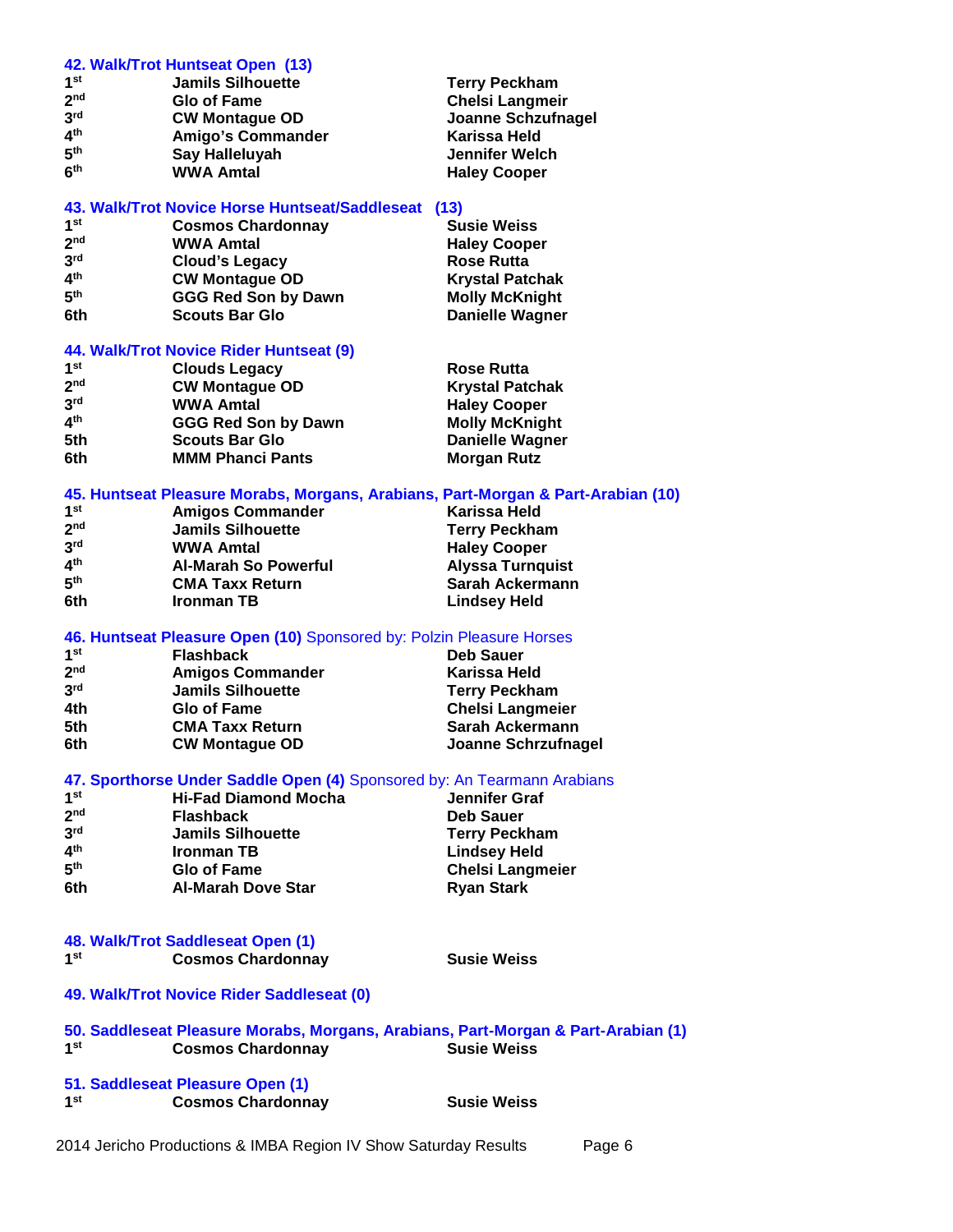|                          | 52. Western Pleasure Morabs, Morgans, Arabians, Part-Morgan & Part-Arabian (5) |                            |
|--------------------------|--------------------------------------------------------------------------------|----------------------------|
| 1st                      | <b>WWA Amtal</b>                                                               | <b>Haley Cooper</b>        |
| 2 <sup>nd</sup>          | <b>GH Platinum Plus</b>                                                        | Debra Hudson               |
| 3 <sup>rd</sup>          | <b>Amigos Commander</b>                                                        | Karissa Held               |
| 4 <sup>th</sup>          | WWA Koukab Amerika                                                             | <b>Nancy Rettschlag</b>    |
| 5th                      | Mr. Bingley                                                                    | <b>Michaela Lane</b>       |
|                          |                                                                                |                            |
|                          | 53. Morab Pleasure Any Seat (1) Sponsored by: Alice Baker Library              |                            |
| 1 <sup>st</sup>          | <b>Hi-Fad Diamond Mocha</b>                                                    | Jennifer Graf              |
|                          |                                                                                |                            |
|                          | 54. Walk/Trot Western Open (13)                                                |                            |
| 1 <sup>st</sup>          | <b>Kadence IK</b>                                                              | <b>Jamie Buedler</b>       |
| 2 <sub>nd</sub>          | <b>Speedy Acceleration</b>                                                     | <b>Joan Dams</b>           |
| 3 <sup>rd</sup>          | <b>Amigos Commander</b>                                                        | Karissa Held               |
| 4 <sup>th</sup>          | <b>WWA Amtal</b>                                                               | <b>Haley Cooper</b>        |
| 5 <sup>th</sup>          | <b>Impress Me Lacey</b>                                                        | <b>Cathy Batzler</b>       |
| 6th                      | <b>WWA Koukab Amerika</b>                                                      | <b>Nancy Rettschlag</b>    |
|                          |                                                                                |                            |
|                          | 55. Walk/Trot Novice Horse Western (10)                                        |                            |
| 1 <sup>st</sup>          | <b>WWA Amtal</b>                                                               | <b>Haley Cooper</b>        |
| 2 <sup>nd</sup>          | <b>MP Moon Storm</b>                                                           | Sarah Ackermann            |
| 3 <sup>rd</sup>          | Cazador                                                                        | <b>McKenna Morris</b>      |
| 4 <sup>th</sup>          | <b>Impress Me Lacey</b>                                                        | <b>Cathy Batzler</b>       |
| 5 <sup>th</sup>          | Pepper                                                                         | <b>Payton Maksen</b>       |
| 6th                      | <b>WWA Koukab Amerika</b>                                                      | <b>Nancy Rettschlag</b>    |
|                          |                                                                                |                            |
|                          | 56. Walk/Trot Novice Rider Western Pleasure (10)                               |                            |
| 1st                      | <b>WWA Amtal</b>                                                               | <b>Haley Cooper</b>        |
| 2 <sub>nd</sub>          | <b>WWA Koukab Amerika</b>                                                      | <b>Nancy Rettschlag</b>    |
| 3 <sup>rd</sup>          | <b>Pepper</b>                                                                  | <b>Payton Maksen</b>       |
| 4 <sup>th</sup>          | Cazador                                                                        | <b>McKenna Morris</b>      |
| 5 <sup>th</sup>          | <b>Impress Me Lacey</b>                                                        | <b>Cathy Batzler</b>       |
| 6th                      | <b>CW Montague OD</b>                                                          | <b>Krystal Patchak</b>     |
|                          |                                                                                |                            |
|                          | 57. Western Pleasure Open (11)                                                 |                            |
| 1 <sup>st</sup>          | <b>Kadence IK</b>                                                              | <b>Jamie Buedler</b>       |
| 2 <sub>nd</sub>          | <b>GH Platinum Plus</b>                                                        | Debra Hudson               |
| 3 <sup>rd</sup>          | <b>Speedy Acceleration</b>                                                     | <b>Joan Dams</b>           |
| 4 <sup>th</sup>          | <b>Amigos Commander</b>                                                        | Karissa Held               |
| 5 <sup>th</sup>          | <b>MP Moon Storm</b>                                                           | <b>Sarah Ackermann</b>     |
| 6th.                     | Mr. Bingley                                                                    | <b>Michael Lane</b>        |
|                          |                                                                                |                            |
|                          |                                                                                |                            |
| 1st                      | 58. Bob Hope Pleasure Riders 40 & over (12)<br><b>Flashback</b>                | <b>Deb Sauer</b>           |
|                          |                                                                                |                            |
| 2nd                      | <b>Kadence IK</b>                                                              | <b>Jamie Beudler</b>       |
| 3rd                      | <b>Speedy Acceleration</b>                                                     | <b>Joan Dams</b>           |
| 4th                      | <b>GH Platinum Plus</b>                                                        | Debra Hudson               |
| 5th                      | <b>Hi-Fad Diamond Mocha</b>                                                    | <b>Jennifer Graf</b>       |
| 6th                      | <b>Jericho's Thee Senor</b>                                                    | <b>Jeanine Schollmeyer</b> |
|                          |                                                                                |                            |
| 59. Walk/Trot Grooms (6) |                                                                                |                            |
| 1st                      | <b>Amigos Commander</b>                                                        | <b>Greg Held</b>           |
| 2nd                      | <b>Roamin for Love</b>                                                         | <b>Sheri Williams</b>      |
| 2rd                      | Carane Magical Cniffire                                                        | Alveen Mahr                |

**3 rd Sorans Magical Spitfire Alyssa Mohr 4 th Mi Bonito Bubba Amanda Roman 5th CMA Taxx Return**<br>**6th OW Montague OD** 

**Joanne Schrzufnagel**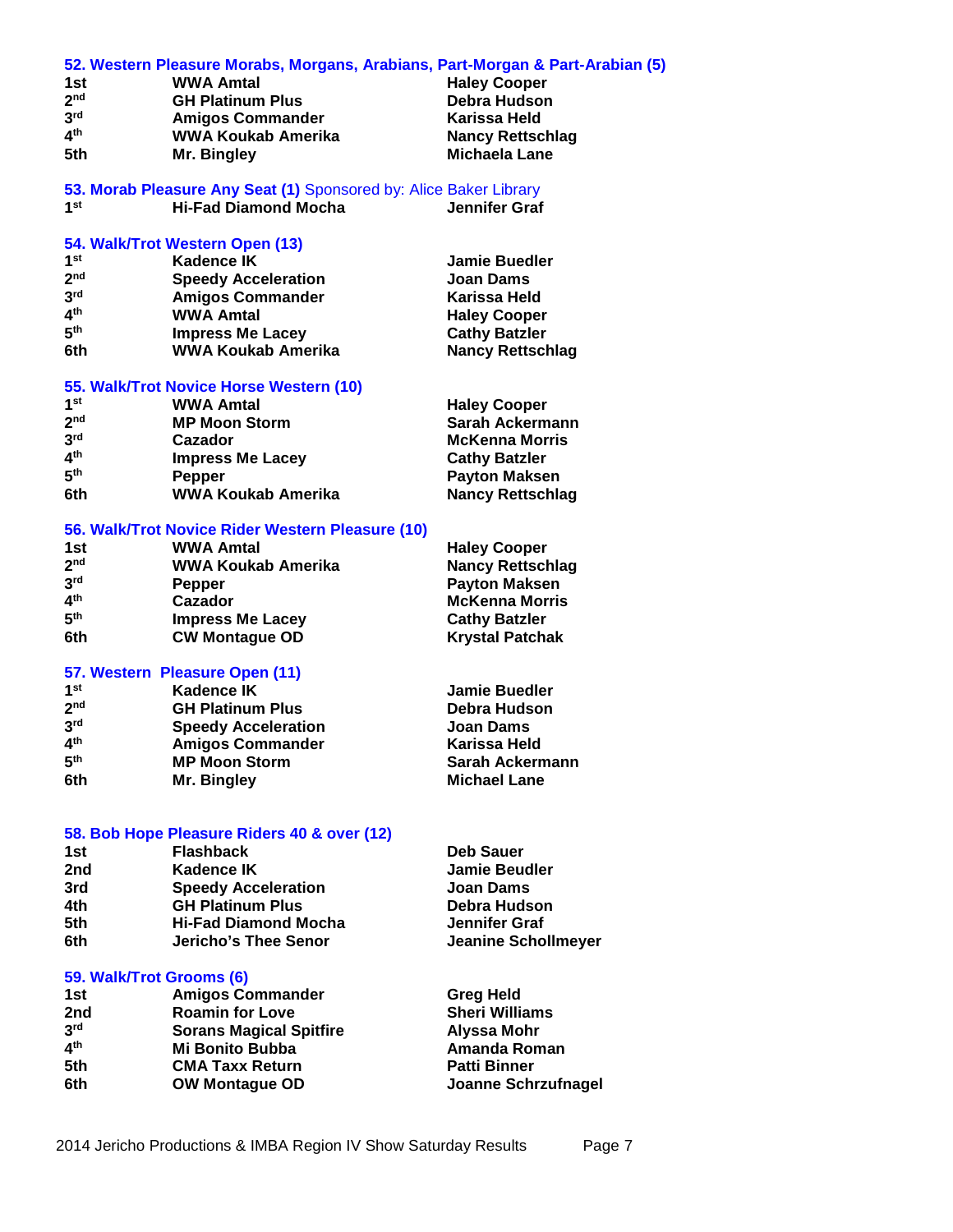|                              | 60. Costume Class (13) (Separate Categories)               |                            |
|------------------------------|------------------------------------------------------------|----------------------------|
| <b>Most Beautiful</b>        |                                                            |                            |
| 1 <sup>st</sup>              | <b>SH Jul</b>                                              | <b>Angie Tuchel</b>        |
| 2 <sup>nd</sup>              | Pepper                                                     | <b>Payton Maksen</b>       |
| 3 <sup>rd</sup>              | Jericho's Mr. Chauvinist                                   | <b>Jamie Dunst</b>         |
|                              |                                                            |                            |
| <b>Most Humorous</b>         |                                                            |                            |
| 1 <sup>st</sup>              |                                                            | <b>Jennifer Hinkle</b>     |
| 2 <sub>nd</sub>              | <b>Sophies Spring Surprise</b><br><b>Roamin for Love</b>   | <b>Sheri Williams</b>      |
|                              |                                                            |                            |
|                              |                                                            |                            |
| <b>Most Creative</b>         |                                                            |                            |
| 1st l<br>2 <sup>nd</sup>     | Cazador                                                    | <b>McKenna Morris</b>      |
|                              | <b>Mi Bonito Bubba</b>                                     | <b>Amanda Roman</b>        |
| 3 <sup>rd</sup>              | <b>Hi-Fad Diamond Mocha</b>                                | <b>Madison Graf</b>        |
|                              |                                                            |                            |
| <b>Character/Movie Theme</b> |                                                            |                            |
| 1 <sup>st</sup>              | Dash                                                       | Reagan Maksen              |
| 2 <sup>nd</sup>              | <b>Expressions Last Love</b>                               | <b>Stephanie Warme</b>     |
| 3 <sup>rd</sup>              | <b>Teddy</b>                                               | <b>Molly Krupp</b>         |
| 4 <sup>th</sup>              | <b>Jericho's Thee Senor</b>                                | <b>Jeanine Schollmeyer</b> |
|                              |                                                            |                            |
|                              | 61. Native Arabian Costume riding class (0)                |                            |
|                              |                                                            |                            |
|                              | 62. IMBA Region IV Futurity Weanling & Yearlings (0)       |                            |
|                              |                                                            |                            |
|                              | 63. IMBA Region IV Futurity 2/3 yr old (1)                 |                            |
| Champion                     | Jericho's Mr. Firefox                                      | <b>Jamie Dunst</b>         |
|                              |                                                            |                            |
| 64. Get of Morab Sire (0)    |                                                            |                            |
|                              |                                                            |                            |
|                              | 65. Produce of Morab Dam (1)                               |                            |
| Champion                     | Jericho's Royal Ashlin represented by:                     |                            |
|                              |                                                            |                            |
|                              | Jericho's Thee Senorita and Jericho's Thee Senor           |                            |
|                              |                                                            |                            |
|                              | 66. WEAHA Straight Egyptian Sport Horse in Hand (10)       |                            |
| 1st                          | Sponsored by: Wisconsin Egyptian Arabian Horse Association | Janna Allen                |
| 2nd                          | Say Halleluyah                                             |                            |
|                              | <b>Infinite Grace IFA</b>                                  | <b>Jennifer Welch</b>      |
| 3rd                          | <b>WWA Sahara Nafissa</b>                                  | <b>Nancy Rettschlag</b>    |
| 4th                          | El Suja Wahid                                              | <b>Brett Laucke</b>        |
| 5th                          | <b>WWA Amtal</b>                                           | <b>Haley Cooper</b>        |
| 6th                          | <b>Al Nabil TPS</b>                                        | <b>Janna Allen</b>         |
|                              | 67. Arabian Farm Class (4)                                 |                            |
| 1 <sup>st</sup>              | <b>Northwind Arabians represented by:</b>                  |                            |
|                              | El Suja Wahid and Say Halleluyah                           |                            |
|                              |                                                            |                            |
| 2 <sub>nd</sub>              | Felina Acres represented by:                               |                            |
|                              | Dancing Gdynia and No Greater Honor                        |                            |
|                              |                                                            |                            |
|                              | 68. Morgan Farm Class (0)                                  |                            |
|                              |                                                            |                            |
|                              | 69. Morab Farm Class (2)                                   |                            |
| 1 <sup>st</sup>              | Jericho Creek Farm II represented by                       |                            |
|                              | Jericho's Thee Senorita and Jericho's Magnum Force         |                            |
|                              |                                                            |                            |
| 2nd                          | <b>Transitions Stable represented by</b>                   |                            |
|                              | Jericho's Thee Senor and Jericho's Mr. Firefox             |                            |
|                              |                                                            |                            |
|                              | 70. Justin Morgan Standard (1)                             |                            |
| 1 <sub>st</sub>              | <b>Flaming Fury</b>                                        | Maya Baillageon            |